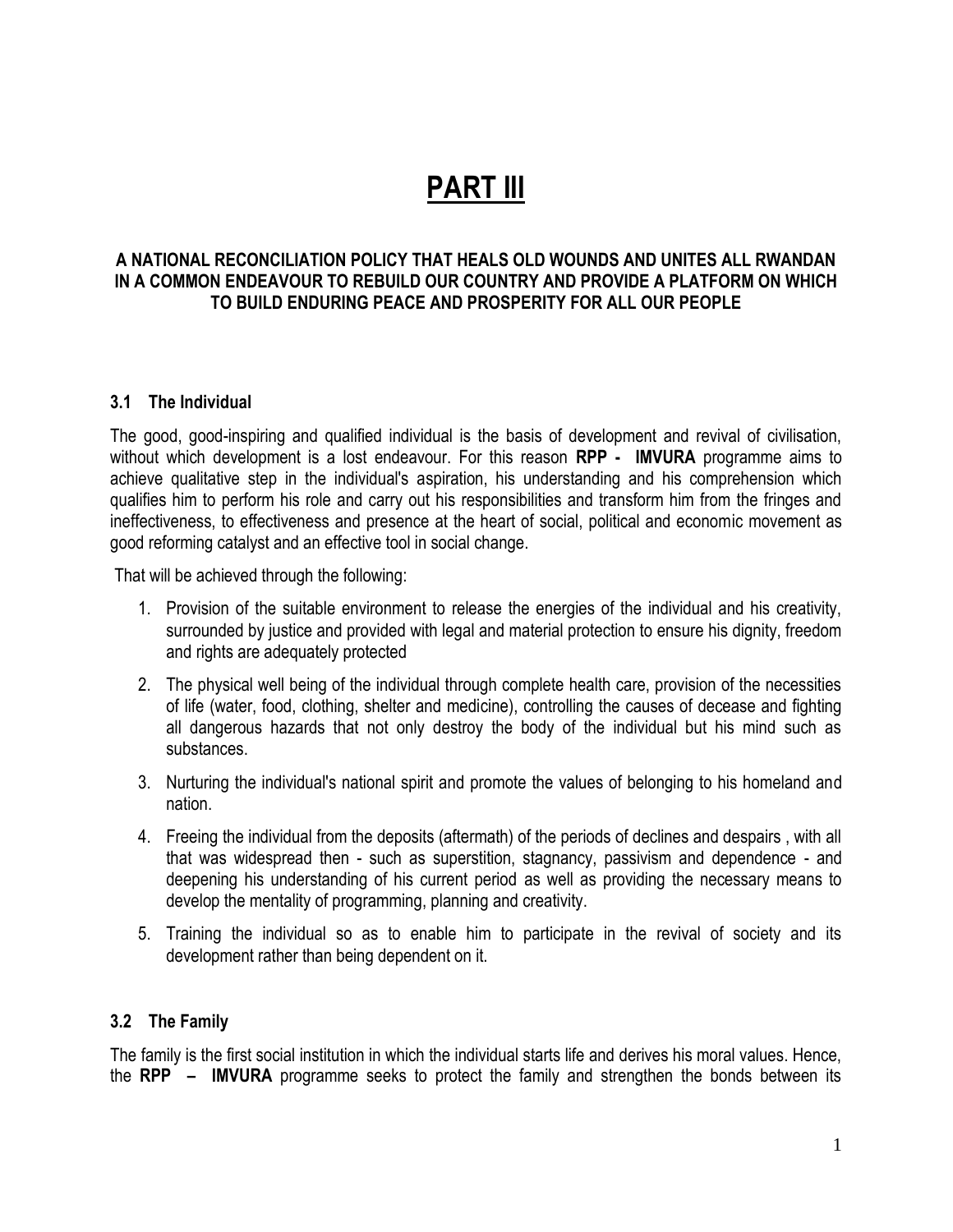members and focus the efforts to support it so that it fulfil its role as the flowing source that supplies society with good individuals that are able to build good society and a developed life.

This will be carried through the following.

- 1. Promoting good values and morals in the family and strengthening the pillars of affection, mercy, solidarity and justice among its members and building the family on the basis of consent, choice and consultation and entrenching the values of the family.
- 2. Protecting the cohesion of the family as a basis for social cohesion and protection of society from disintegration so that the individual is given the opportunity to grow in a balanced manner in a secure environment.
- 3. Provision of all the conditions that ensure the protection of the family from corruption, as well as relevant support for the family should it increase in size or require such support for any other reason. In so doing the principle of social solidarity is fulfilled.
- 4. Promoting the role of the family within the education system as well as educating the parents in the importance of this role. Implementing the plans and programmes which support their nurturing and developmental role in preparing their children according to the guidance of the social and cultural values of Rwanda.
- 5. Strengthening the relationship between the family and the school, as well as the rest of society with all its institutions, ensuring the complementary roles of all concerned in providing the appropriate environment which enables the good upbringing of children and their protection from going astray.
- 6. Criminalising early marriage, forced marriage, human trafficking and as well as practising Female Genital Maturations (GTM) on the Rwandan territory.
- 7. Give due importance to the programmes of home economics and training of families to enable them to carry out their roles towards their families by better upbringing of children as well as participation in shouldering other family responsibilities, such as increasing family income.
- 8. Promoting the widespread adoption of the programmes of income-generating families and transforming the homes to centres of production to increase household income.
- 9. Protection and welfare of mother-and-baby and the provision of adequate means to ensure the safe growth and development of the child.

# **3.3 The Society**

The strength of a society and its effectiveness in affecting change towards reform and realisation of desired revival depends on the soundness of the individual and the development of his talents as well as the cohesion of the family and the effectiveness of its role. The existence of a social system, in which all its constituent parts work in a complementary and harmonious manner, within the principles and value system that motivate towards work and protects the balance of the individual and community, achieving the highest level of integration and harmony among members of society. This in turn makes society a solid structure that supports one another and one people that has a shared feeling uniting its constituents in happiness and sorrow.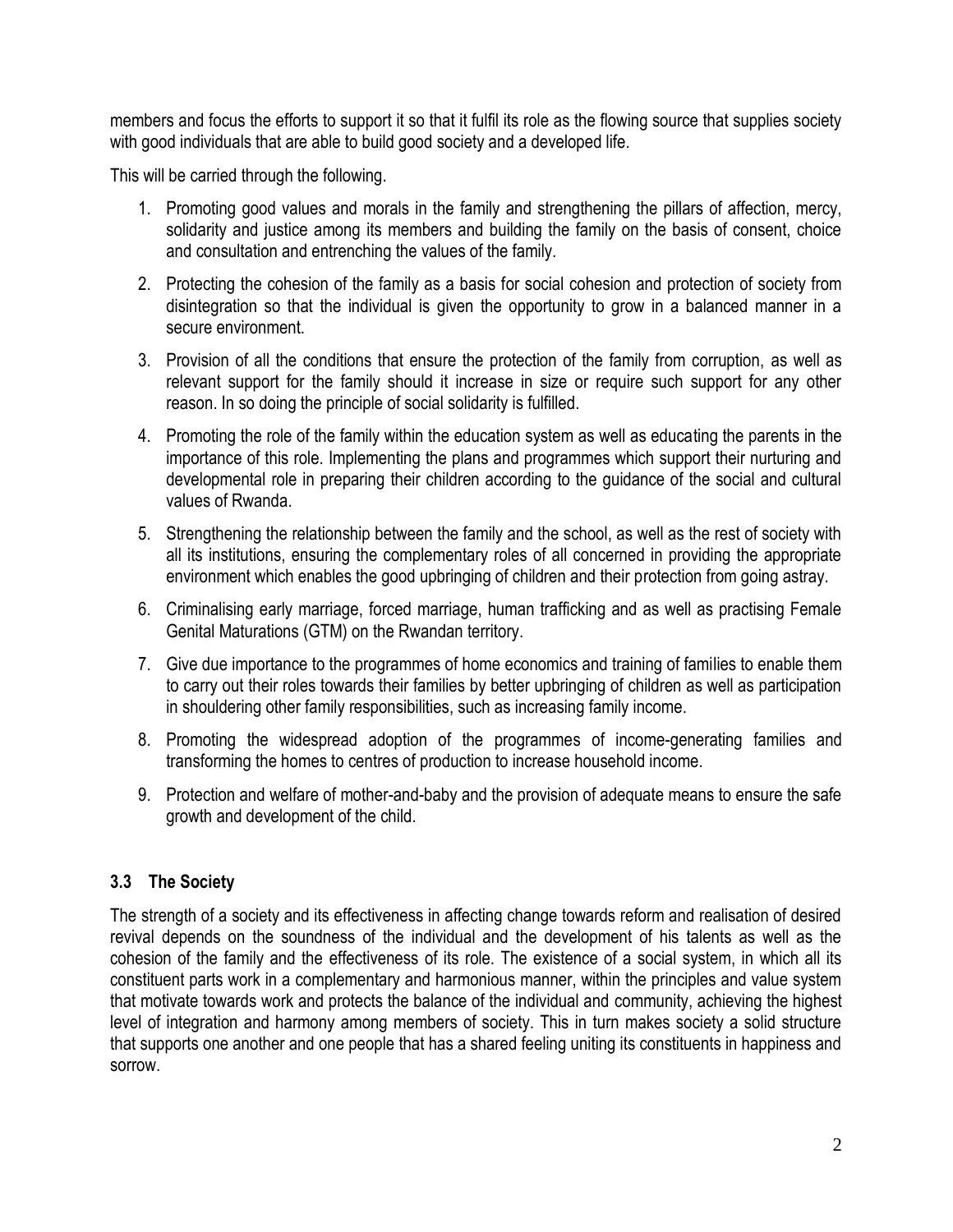The **RPP - IMVURA** works to mobilise society with the values of good and excellence, build its social structures and organisations, release all its energies and remove all obstacles from its way, whether psychological or material, so that it becomes a society that is supportive, shouldering its responsibilities, alert to its interest, ahead of the authorities in its initiatives, able to organise itself and defend its achievements and produce organisational structures and mechanisms that facilitate self-induced movement. A society in which the initiative of the individuals' and their contributions in all their societal activities form the most important social actions.

The existence of a society based on institutions and excellence and good values is the best guarantor of firm adherence to the democratic values and widening popular participation and the best way to safeguard the process of development from being turned into an elitist monopoly at the expense of the wider sectors of the population.

Hence, our programme gives special priority to a number of issues, amongst which are the following:

- 1. Deep-rooting the culture values, its principles and rules within society, and establishing all society's structures and organisations on democratic basis.
- 2. Supporting the free development of popular forms of creating and enjoying culture, of cultural association and cultural life, recognising and enhancing their dynamic role in the formation of a national identity;
- 3. A Policy of cultural democracy which is a factor of individual, social and national emancipation, a factor of multi-faceted development of the individual and of society, as a powerful incentive to dialogue and national reconciliation among Rwandan.
- 4. Building up a progressive social consciousness which will uphold the humanistic values of Freedom, Equality, Tolerance, Solidarity, Democracy and Peace
- 5. Affirming society's Rwandan identity, defending it against all that threatens it by deepening its bases and protecting its constituents and entrenching the feeling of pride in it among all members of society.
- 6. Consolidating the foundations and pillars which realise the strength and coherence of the social fabric of Rwanda society so that all its social structures and institutions fit in with the legal and cultural ones.
- 7. Developing the organisational structures that are linked to the value system prevalent in society, so that awareness, education and moral motivators and legal controls together may work to fashion the social environment which facilitates the agreeable existence of members of society. This will also help release their talents, organise their efforts and support their personal and social endeavours.
- 8. Promoting high morals within society and spreading values of excellence within it and developing its noble traditions and values.
- 9. Protect general morals, fortify society against vice and rid it of all damaging practices or traditions and fighting all aspects of sectarian, xenophobic, corruption and incitement of genocide.
- 10. Achieve justice in society as the most important mean of protecting cohesion and balance of society.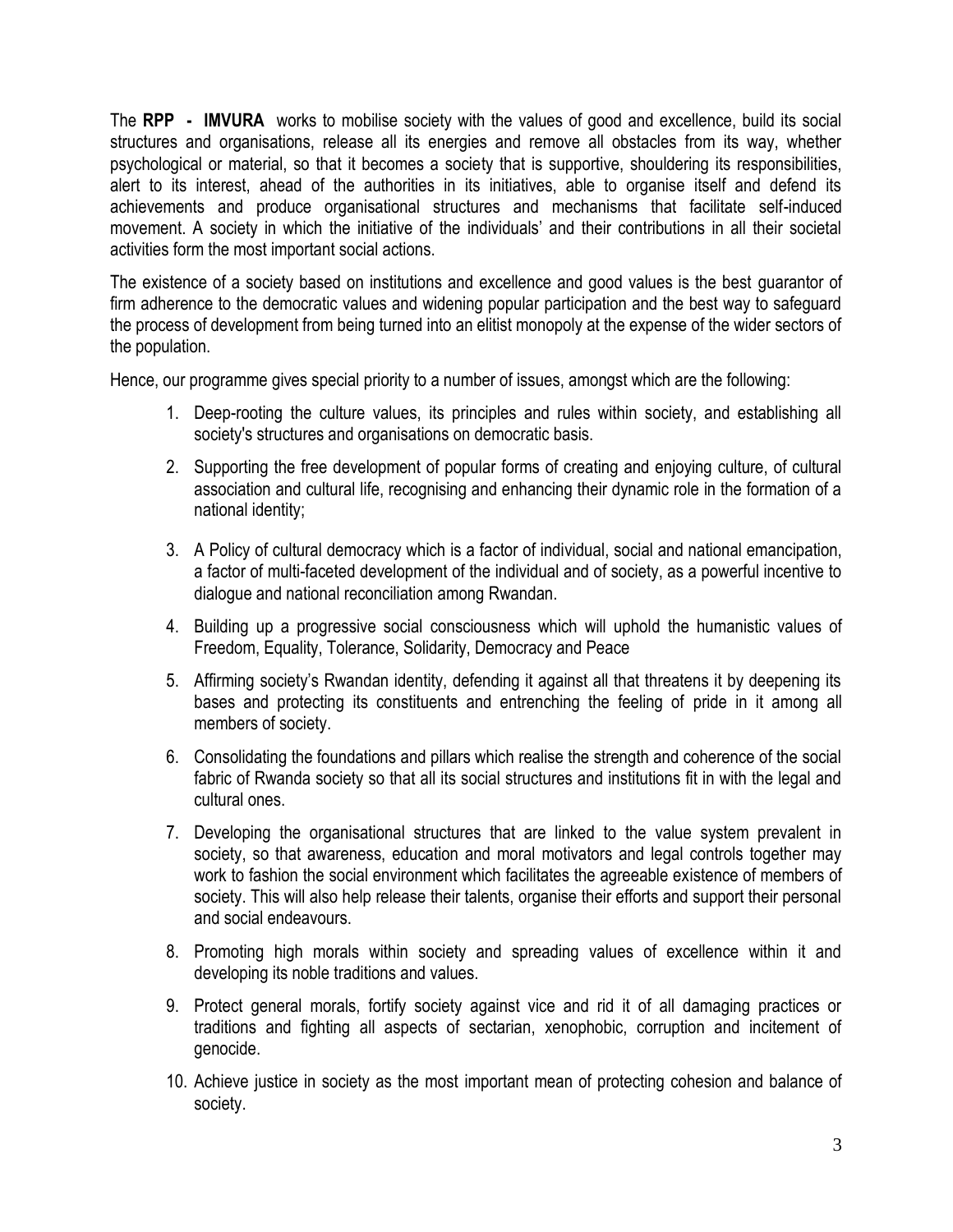- 11. Provision of welfare services which would secure, to all members of society, their right to medical care, education, security, shelter and livelihood, and in doing so realising an honourable standard of living on the basis of securing due rights and fulfilling obligations.
- 12. Consolidation of unity among members of society and strengthening social cohesion through common interest together with the bonds of neighbourhoods and kinship, and by doing so liberating society from the detested sectarianism conflicts which are tearing Rwanda and weakening its roots of unity and social solidarity.
- 13. Activating and strengthening society-based motivators which make society assume its unique responsibilities, and deepening its awareness of it and its consequences. Implanting the motivating values for work and production. Work is an assured right and a responsibility leading to a productive and self-sustaining society.
- 14. Deepening the values of cultures and promoting its wider practice in society, as well as ensuring a climate of political freedom enabling popular participation in development to take place.
- 15. Guaranteeing society's right to organise itself, and strengthening its institutions in all aspects of spiritual, cultural, social and economic activity. Providing the appropriate climate which enables the mechanisms of social solidarity to operate in an organised manner ensuring the mobilisation of society to achieve the necessary social transition and attaining the desired progress.
- 16. Adhering to the principle of social planning in order to avoid the negative results of random social development.

# **3.4 Healing old wounds and unite to build Rwanda of the future**

Rwanda is a country that has gone through great trauma, not just in the recent genocide but for the last 51 years of communal conflict. Its hidden killer today is HIV/AIDS, mainly caused by rape and sexual violent abuses during the last genocide, poverty and social deprivation. As a party, we do not believe Kagame and his RPF party are capable of resolving the greatest challenges of Rwanda and we do not believe he has any viable policy of national reconciliation that would unite the Rwandan people. The RPF and President Kagame have totally failed to address the current issues of national reconciliation of the Rwandan people and in fact are a hindrance to it. The **RPP - IMVURA** has a viable and verifiable policy of national reconciliation and the national unity of Rwanda as a nation.

The reconciliation of Rwanda is a blessing which should be bestowed on our people. We are obliged to protect such a historical achievement by entrenching the roots of unity and stopping in the way of any one's intent to spoil this achievement.

The **RPP - IMVURA** appreciates the enormity of the challenges inherited from the colonial past as well as the periods and decades of division, wars and genocides, all of which reinforce the backwardness which cannot be simply overcome in a short period of time with limited efforts based on minor corrective measures in the political institutions or changes of positions within the ruling establishment. What is needed, however,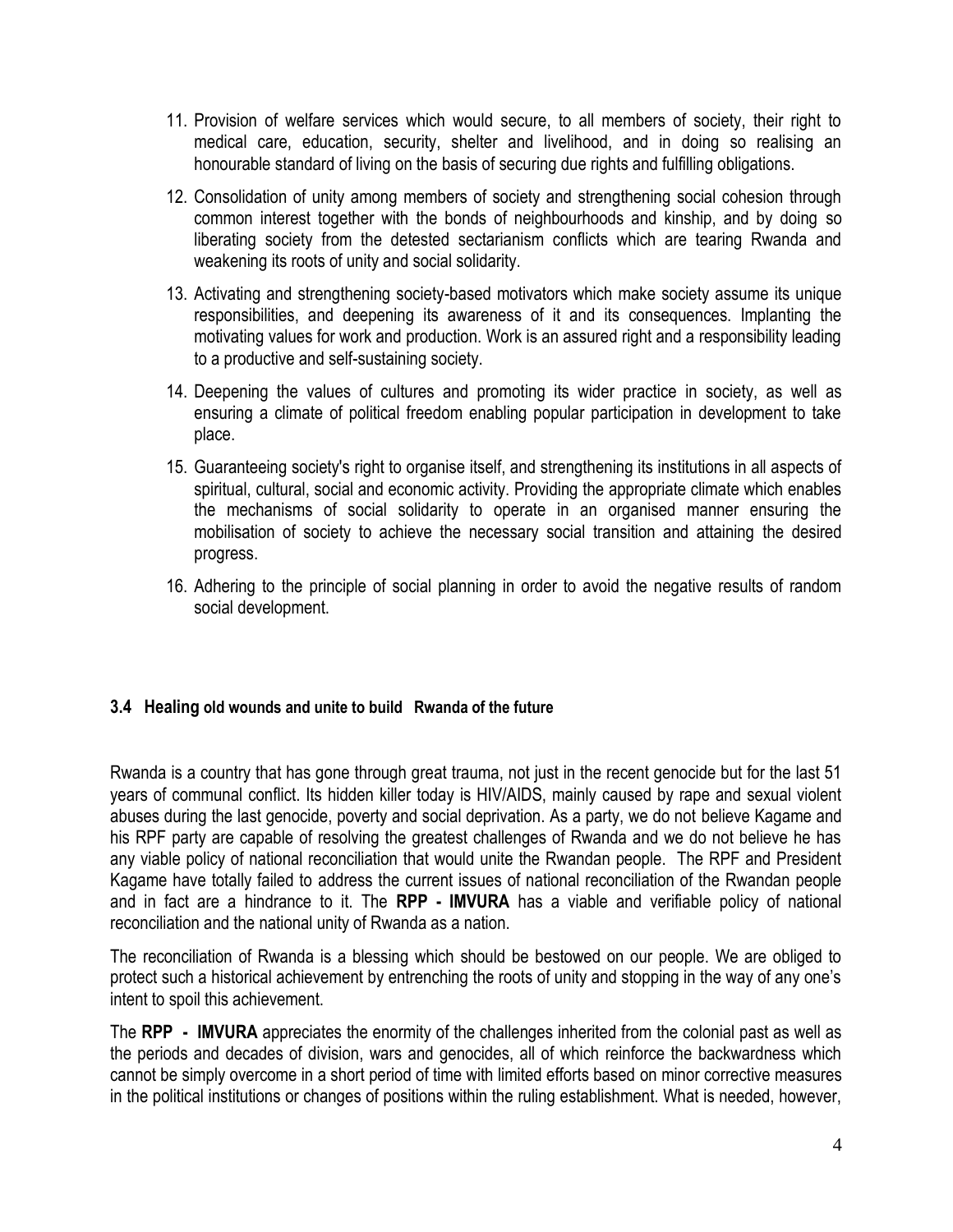is the interaction and participation of the whole population and all the popular forces, social and political, that are sincere and true to this country, through a programme that achieves a comprehensive revival based on firm principles which facilitate consensus and allow for the building of the individual, as the core of society, and activates and mobilises society by utilising all its powers to build **RWANDA**. A state based on justice, law and order. Such a programme requires strong will from people who must possess ability and integrity.

For this, the **RPP - IMVURA** puts forward a programme of action for reform and development representing a vision based on culture belief and governing guidance. This is because we realise that success of national reconciliation will not be the result of any programme that is not based on people's belief and noble values, or not taking account of their suffering and embodying their hopes and aspirations, while at the same time it should be centred on the realities and events of their experiences. As well as appreciating the networks of capacity, external and internal factors that influence the running of its affairs. A programme that appreciates the need for a gradual approach and recognition for the time factor in the plan for reform and changes that is desired in Rwanda. In addition, the modes of public administration defence and armed forces will be central to consolidating the national reconciliation process for all Rwandan people.

This is the **RPP – IMVURA** programme and direction to which we invite and to which we adhere. We will work to achieve it, through our participation in Government or in opposition, by working with all the political and popular forces in society.

The **RPP - IMVURA** believes that unity can be protected through the following:

- 1. The speedy removal of the remains of division where they exist within the laws, state apparatus and schools syllabi as well as public organisations associations and trades unions. The removal also of all the deformities which the periods of divisions and despairs have left behind.
- 2. A Policy of cultural democracy which is a factor of individual, social and national emancipation, a factor of multi-faceted development of the individual and of society, as a powerful incentive to dialogue and national reconciliation among Rwandan;
- 3. A physical education and sports policy viewed as a means of human enhancement and a factor of personality development and democratisation of social life;
- 4. A Policy to building up a progressive social consciousness which will uphold the humanistic values of Freedom, Equality, Tolerance, Solidarity, Democracy and Peace;
- 5. Deployment of the factors of capacity, internal and external as the only parameters guaranteeing the success of the national reconciliation and unite of Rwandan people.
- 6. The encouragement of forgiveness for the horrific crimes committed 16 years ago remains an important part of everyday life.
- 7. Provision that ensures that Rwandan are forgiving on their own free will but not as the only option provided to them by the government
- 8. Making the Gacaca courts fairer, simpler and speedier by inserting additional legal talent to make them effective and ensure that the Gacaca courts can not be used for settling of personal vendettas within communities
- 9. Work to resolve the status of the Rwandan refugees and to facility their unconditional return and resettlement schemes in an organised environment.